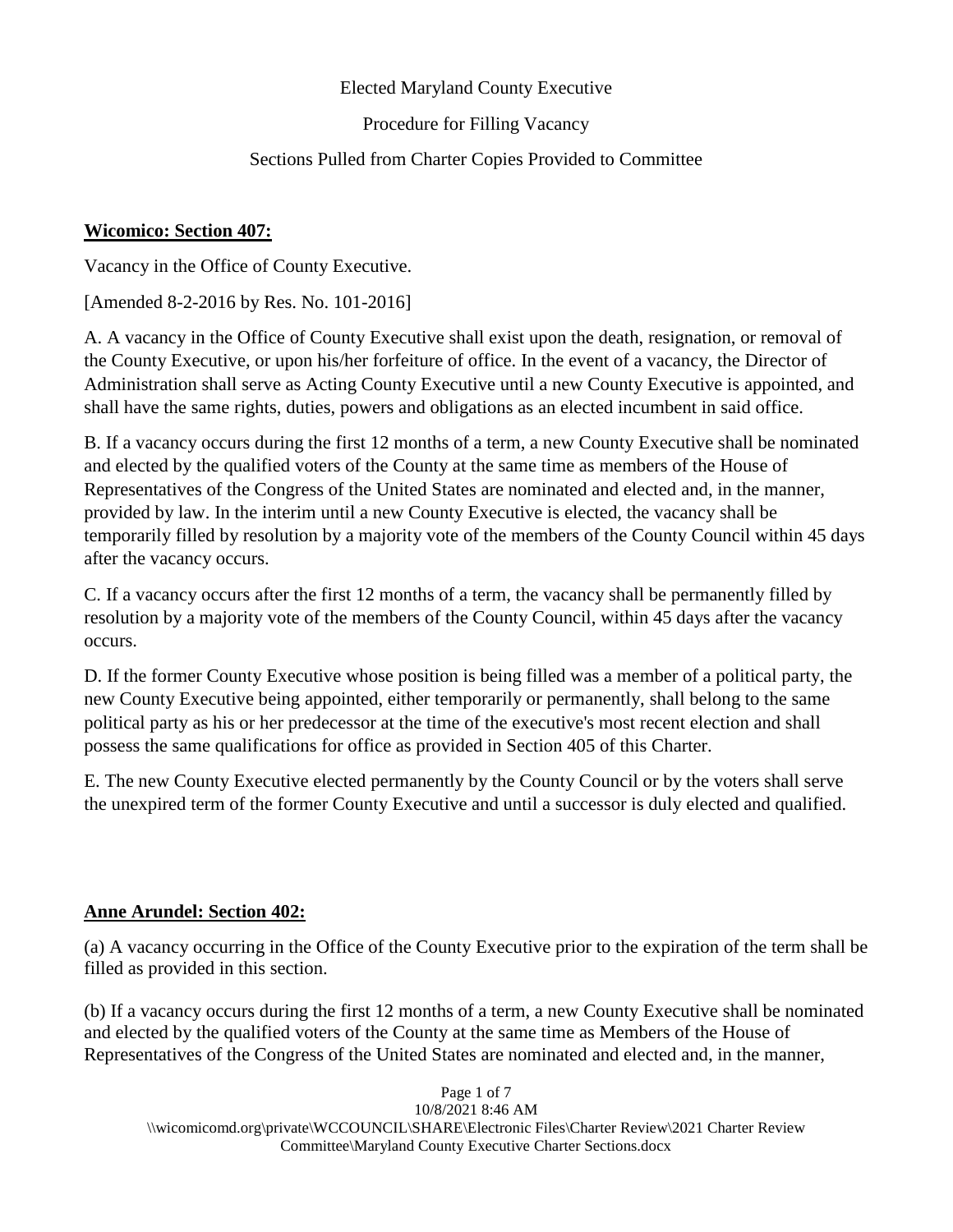provided by law. In the interim until a new County Executive is elected, the vacancy shall be temporarily filled by resolution by a majority vote of the Members of the County Council, within 30 days after the vacancy occurs.

(c) If a vacancy occurs after the first 12 months of a term, the vacancy shall be permanently filled by resolution by a majority vote of the Members of the County Council, within 30 days after the vacancy occurs.

(d) A new County Executive appointed by the County Council either temporarily or permanently shall possess the same qualifications for office as provided in Section 401 of this Charter.

(e) If the former County Executive whose position is being filled was a member of a political party, the new County Executive, either temporarily or permanently, shall be registered in the same political party as the former County Executive for the 12-month period immediately prior to his election by the County Council.

(f) The County Council shall hold public interviews of candidates to fill the vacancy, whether temporary or permanent, and the Council shall elect the new County Executive from among those persons interviewed.

(g) The new County Executive elected permanently by the County Council or by the voters shall serve the unexpired term of the former County Executive and until a successor is duly elected and qualified.

Sec. 403. Temporary absence or disability of County Executive.

The County Executive may, during his temporary disability or absence from the County, designate in writing the head of one of the County departments or offices as Acting County Executive to perform the duties of the office. In the event that the County Executive is temporarily disabled or absent from the County and fails to designate as above provided, the Chief Administrative Officer shall serve as Acting County Executive. If both the County Executive and Chief Administrative Officer are temporarily disabled or absent and the County Executive has failed to designate an Acting County Executive, the Budget Officer shall serve as Acting County Executive unless the County Council designates the head of another department or office of the County government. An acting County Executive shall have the same rights, duties, powers and obligations as an elected incumbent in said office except the power to veto.

# **Baltimore City Article IV:**

(b) Vacancy.

In case of vacancy in the office of the Mayor by death, resignation, or permanent disqualification, the President of the City Council shall be Mayor for the remainder of the term for which the Mayor was elected.

(c) Absence.

Page 2 of 7 10/8/2021 8:46 AM \\wicomicomd.org\private\WCCOUNCIL\SHARE\Electronic Files\Charter Review\2021 Charter Review Committee\Maryland County Executive Charter Sections.docx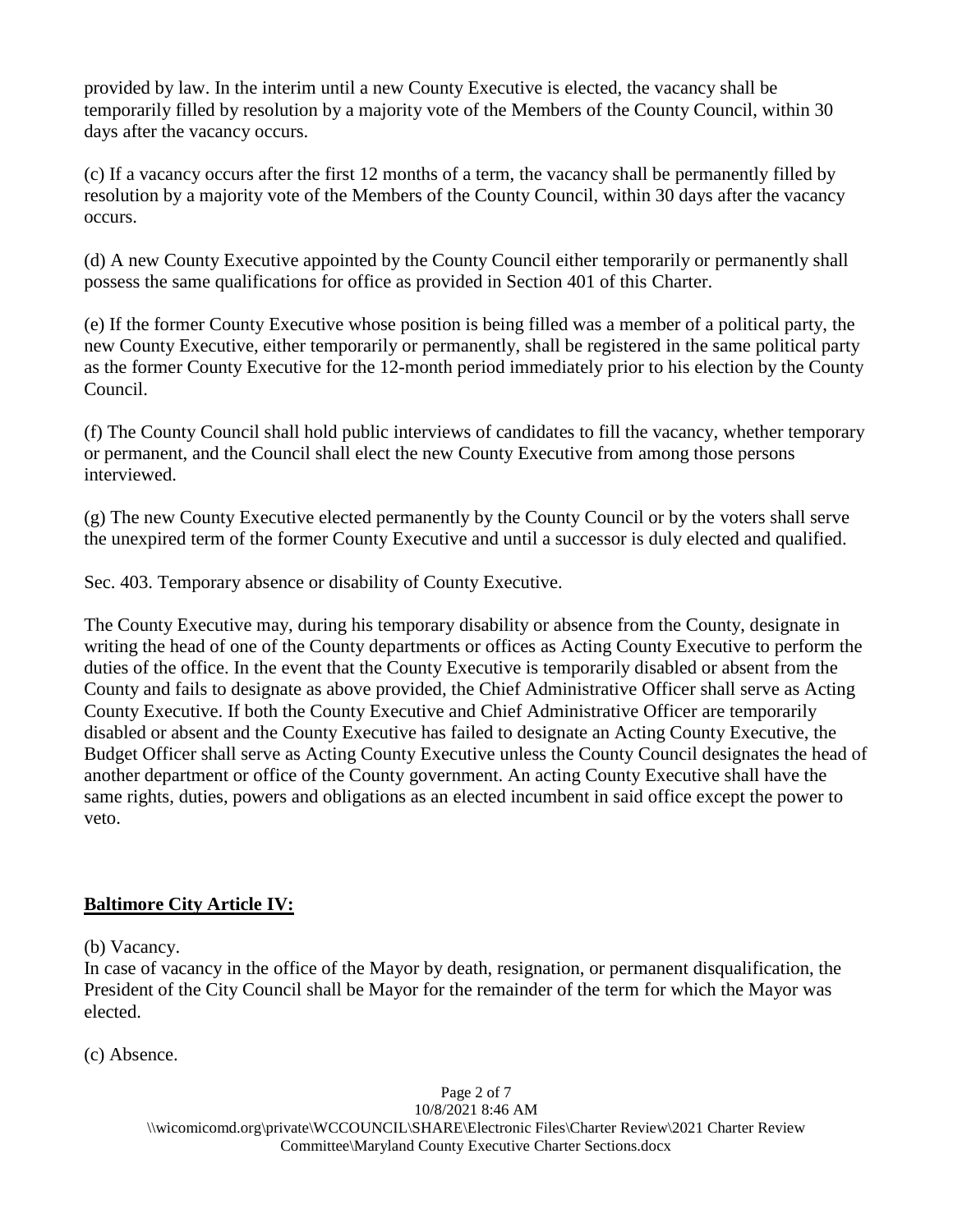In case of, and during, sickness, temporary disqualification or necessary absence of the Mayor, the President of the City Council shall be ex officio Mayor of the City.

#### **Baltimore County 402:**

(b) Vacancy. Whenever for any cause the office of the county executive shall become vacant, the same shall be filled by the affirmative vote of a majority of the total number of county council members established by this Charter. The person so elected by the council shall possess the same qualifications for the office as hereinabove provided in Section 402(a) hereof, shall belong to the same political party as his predecessor (unless his predecessor was not a member of a political party) and shall serve the unexpired term of his predecessor and until his successor shall qualify.

(c) Temporary absence of county executive. During the temporary disability or absence from the county of the county executive, the county administrative officer shall serve as acting county executive. If both the county executive and the county administrative officer are temporarily disabled or absent from the county, the director of the budget, as the acting county administrative officer, shall also serve as acting county executive, unless the county council designates the head of another office in the administrative services, or the director of public works to serve as acting county executive. If a county executive fails actively to perform the daily duties and responsibilities of his office for a continuous period of six months, his office may be declared vacant by the affirmative vote of a majority of the total number of county council members established by this Charter, and such vacancy shall thereupon be filled in the manner above provided in Section 402(b) of this Article. An acting county executive shall have the same rights, duties, powers and obligations as an elected incumbent of said office, exclusive, however, of the power of executive veto.

## **Cecil 407 & 409:**

407. Vacancy in the Office of County Executive.

A vacancy in the Office of the Executive shall exist upon the death or resignation of the Executive, or upon forfeiture of office as provided in Section 408 of this Charter. A majority of the Council members shall appoint, within 30 days, a person to fill the vacancy. An appointee, when succeeding a party member, shall be a member of the same political party as the person elected to such office and shall be a nominee of the County central committee of that party. Any person appointed to fill a vacancy shall meet the qualifications provided in Section 405 of this Charter.

409. Temporary absence or disability.

In the event of the temporary absence of the Executive, the Director of Administration shall perform the duties of the Executive.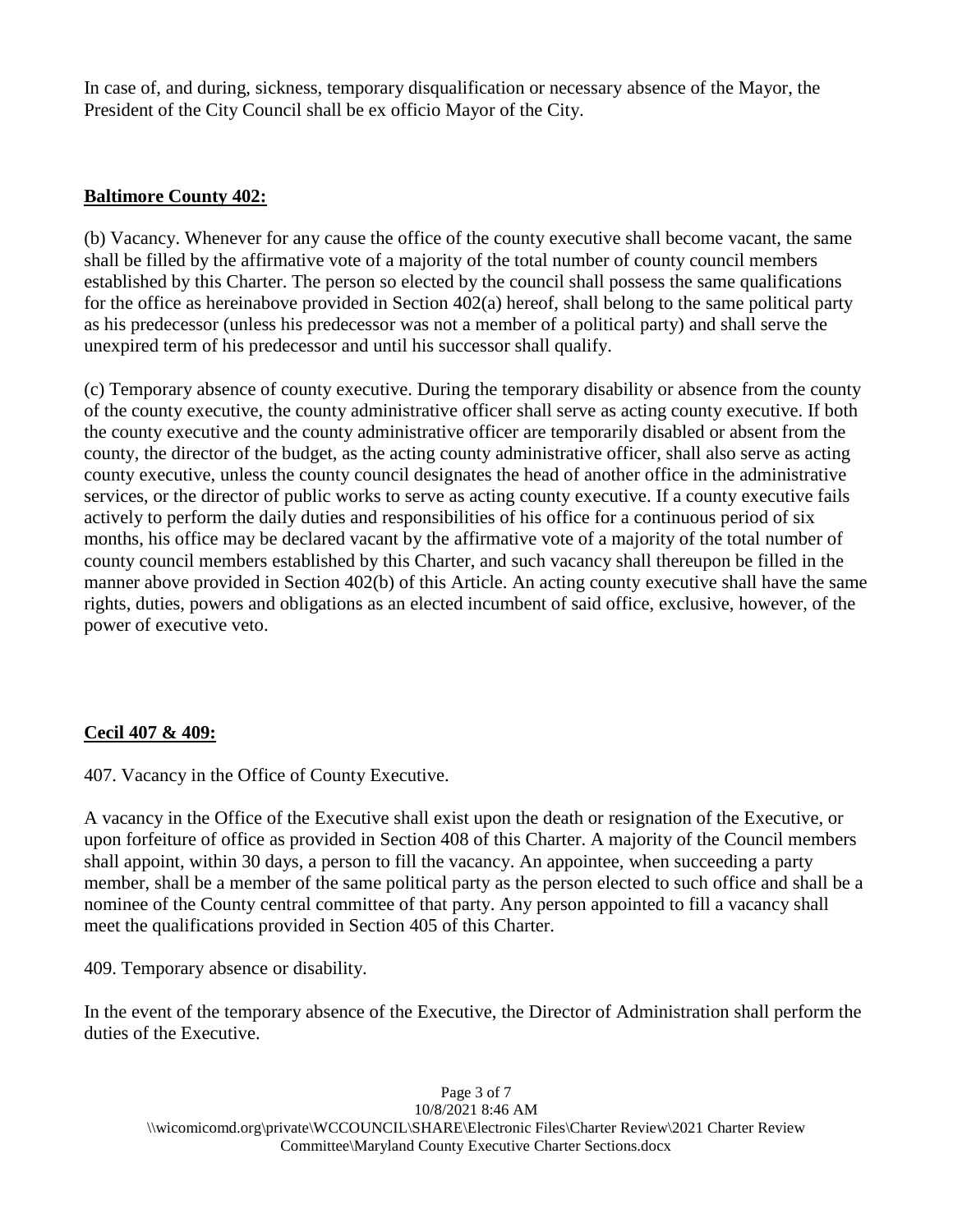## **Frederick 408:**

408. Vacancy in the Office of County Executive

(a) A vacancy in the Office of the Executive shall exist upon the death or resignation of the Executive, or upon forfeiture of office as provided in Section 407 of this Charter. A majority of the council members shall appoint, within forty-five days, a person to fill the vacancy and to serve a term pursuant to subsection (f) or (g) of this section, as applicable.

(b) If the vacating County Executive was last elected as a member of a political party, the appointee shall be selected from a qualified list of three persons submitted to the Council by the central committee of the same party. The central committee must provide the list of three persons within 30 days of the vacancy date. If no list is provided within 30 days, or if the vacating County Executive was not a member of a political party when last elected, the Council shall appoint a person it deems best qualified to hold office, provided the appointee meets the qualifications and residency requirements provided in subsection (d) of this section.

(c) If the Council has not made an appointment within the forty-five-day period provided in subsection (a) of this section, the Council shall appoint within fifteen days thereafter, the Chief Administrator Officer.

(d) Any person appointed to fill a vacancy pursuant to this section, except the Chief Administrative Officer, shall meet the qualifications provided in Section 405 of this Charter.

(e) All persons considered by the Council for appointment under either subsection (b) or (c) of this section, as applicable, shall be presented to the public, including their names and qualifications. In addition, the nominees shall be interviewed in public by the Council, including the opportunity for public comment.

## **Harford 307 & 310:**

Section 307. Vacancy in the office of County Executive. [Amended by Bill No. 12-28]

(a) A vacancy in the office of the County Executive shall exist upon the death, resignation, removal, or forfeiture of office of the County Executive. When a vacancy occurs, a majority of the County Council shall, within thirty calendar days thereafter, appoint a person qualified under Section 305 of this article to fill the vacancy from among those who apply to the County Council for the position. If an appointee is to succeed a member of a political party, that individual shall be a member of the party to which the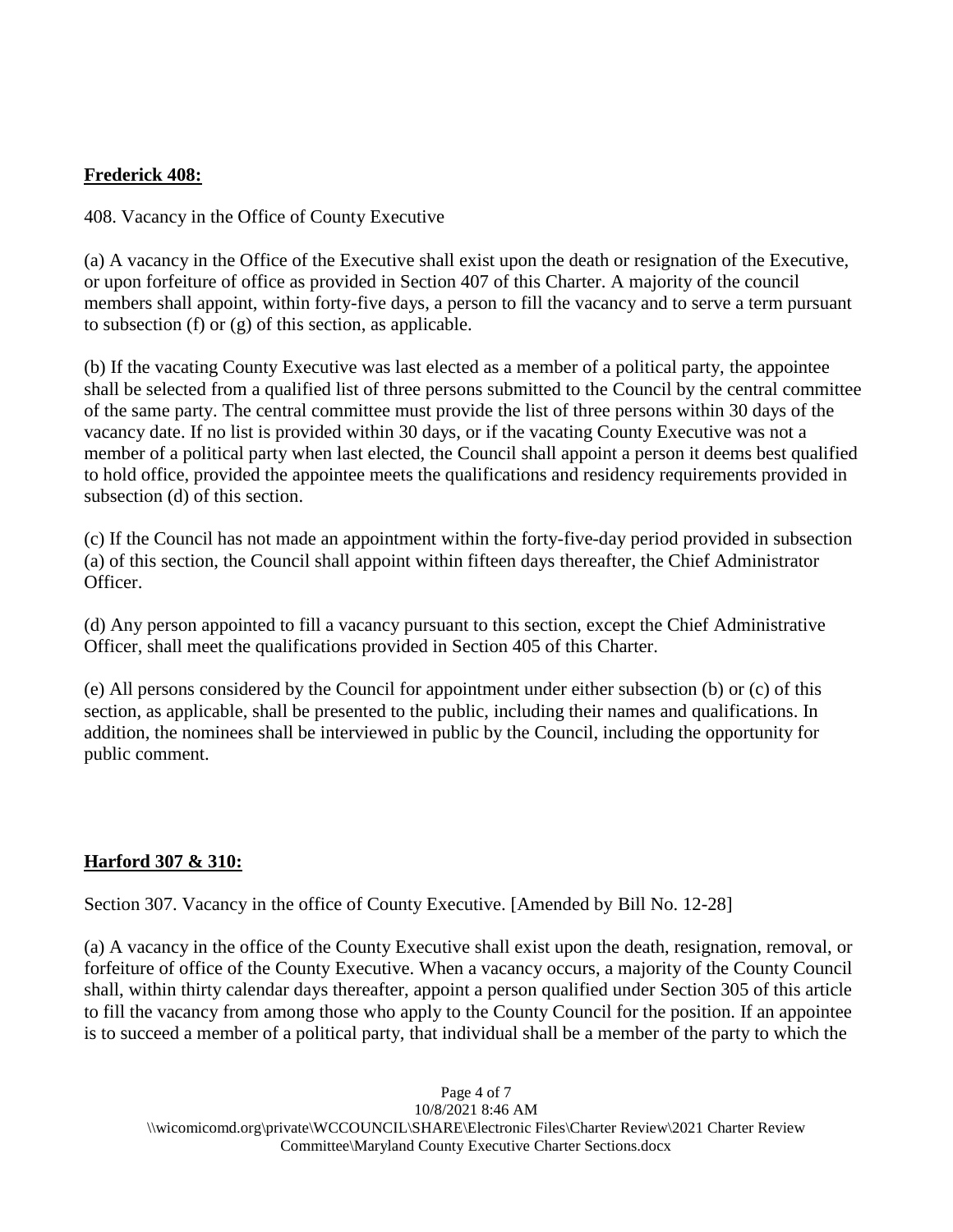former County Executive belonged at the time of his or her election. Except as provided in Subsection (b) of this section, an appointee shall serve for the unexpired term of the appointee's predecessor.

(b) If a vacancy filled by an appointment under Subsection (a) of this section occurred more than ninety calendar days before the next Congressional primary election, an election shall be held simultaneous to the Congressional election to elect a new County Executive to fulfill the remaining term. The appointed County Executive shall serve until the newly elected County Executive takes office.

Section 310. Temporary absence or disability of the County Executive. [Amended by Bill No. 96-37]

In the event of the temporary absence or disability of the County Executive, the Director of Administration shall perform the duties of the County Executive, unless the County Executive designates in writing some other person in the Executive Branch. Such designation shall be filed with the Council Administrator. Any such designation may be revoked by the County Executive at any time by filing a new designation with the Council Administrator. An Acting County Executive shall have the same rights, duties, powers, and obligations.

# **Howard 302 f & g:**

(f) VACANCY. Whenever for any cause the office of the Executive shall become vacant, the same shall be filled by resolution within thirty days by the affirmative vote of a majority of the members of the Council. The person so elected by the Council shall possess the same qualifications for the office as hereinbefore provided in Section 302(b) hereof, shall belong to the same political party as his predecessor (unless his predecessor was not a member of a political party) and shall serve the unexpired term of his predecessor and until his successor shall qualify.

(g) TEMPORARY ABSENCE OR DISABILITY. The Executive shall within thirty days upon taking office, designate in writing the County Administrator or other appointive officer to perform the duties of the Executive during the latter's temporary inability to perform by reason of absence from the County or disability. Such designation shall be filed with the Secretary of the Council. Any such designation may be revoked by the Executive at any time by filing a new designation with the Secretary of the Council. An Acting Executive shall have the same rights, duties, powers, and obligations as an elected incumbent in said office except the power of veto.

## **Montgomery 205 & 207:**

Sec. 205. Vacancy.

A vacancy in the office of the County Executive shall exist upon the death, resignation, disqualification, or removal of the County Executive. Unless the Council has provided by law for filling a vacancy by

Page 5 of 7 10/8/2021 8:46 AM \\wicomicomd.org\private\WCCOUNCIL\SHARE\Electronic Files\Charter Review\2021 Charter Review Committee\Maryland County Executive Charter Sections.docx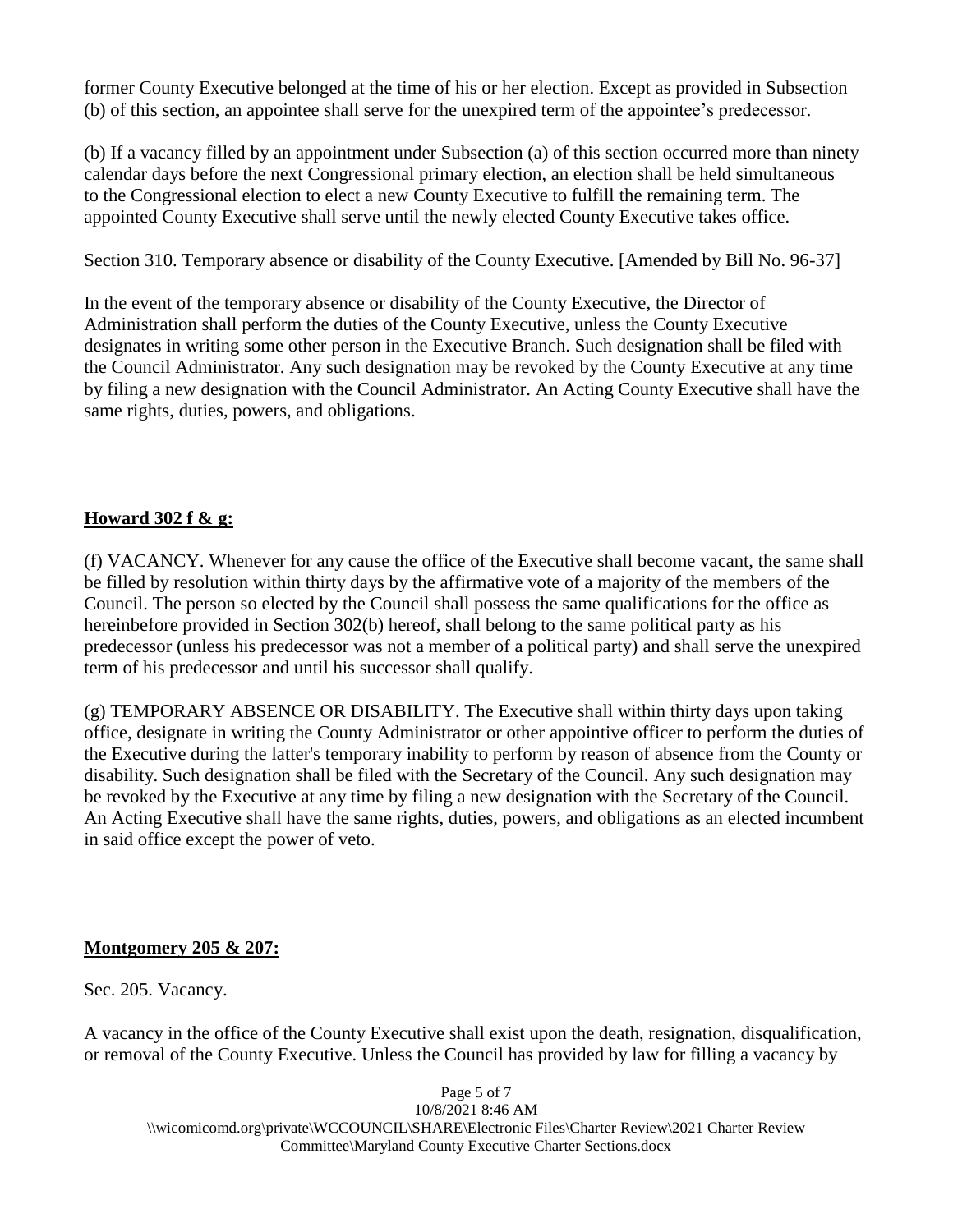special election, the following process for filling a vacancy shall apply. When a vacancy has occurred, the Council, by a vote of not less than five members, shall appoint a successor to fill the vacancy within forty-five days of the vacancy. An appointee to fill a vacancy, when succeeding a party member, shall be a member of the same political party as the person elected to such office at the time of election. If the Council has not made an appointment within forty-five days, the Council shall appoint within fifteen days thereafter the nominee of the County Central Committee of the political party, if any, of the person elected to such office. The Chief Administrative Officer shall act as County Executive and perform all the that office until such time as the vacancy has been filled. (Election of 11-2-82; election of 11-4-86; election of 11-8-16.)

Editor's note—See County Attorney Opinion dated 2/19/99 discussing filling an interim Council vacancy by temporary appointment pending a special election.

## CONCLUSION from Count Attorney's Opinion:

*The County Council does not have the inherent authority to provide for temporary appointments pending a special election. That authority would have to come fi-om either the State-through the State Constitution or the Express Powers Act-or the Charter. Because neither the language nor the legislative history of the county-council-interim-vacancy provisions of the Constitution, the Express Powers Act, or the Charter reflect an intent to authorize the County Council to make (or enact a law authorizing it to make) a temporary appointment pending a special election, the Council lacks the authority to enact such a law or make such an appointment.*

Sec. 207. Temporary Absence or Disability.

In the event of the temporary absence or disability of the County Executive, the Chief Administrative Officer shall perform the duties of the County Executive, unless the County Executive shall designate in writing some other person in the Executive Branch.

# **Prince George's 407:**

Section 407. - Vacancy.

A vacancy in the office of County Executive shall exist upon the death, resignation or removal of the County Executive, or upon forfeiture of office by a County Executive. Immediately upon a vacancy, the Chief Administrative Officer shall become the Acting County Executive until a County Executive is chosen by the methods established in this Section of the Charter. In the event of a vacancy in the office of County Executive occurring during the last two years of the term, the Council shall select from among its members, by majority vote, a successor for the office for the balance of the unexpired term. If this selection by the Council is not made within fourteen (14) calendar days after the vacancy occurs, the Chairman of the Council shall succeed to the Office for the balance of the unexpired term. The Council shall provide by law for the conduct of a special election to fill a vacancy in the office of County

Page 6 of 7 10/8/2021 8:46 AM \\wicomicomd.org\private\WCCOUNCIL\SHARE\Electronic Files\Charter Review\2021 Charter Review Committee\Maryland County Executive Charter Sections.docx